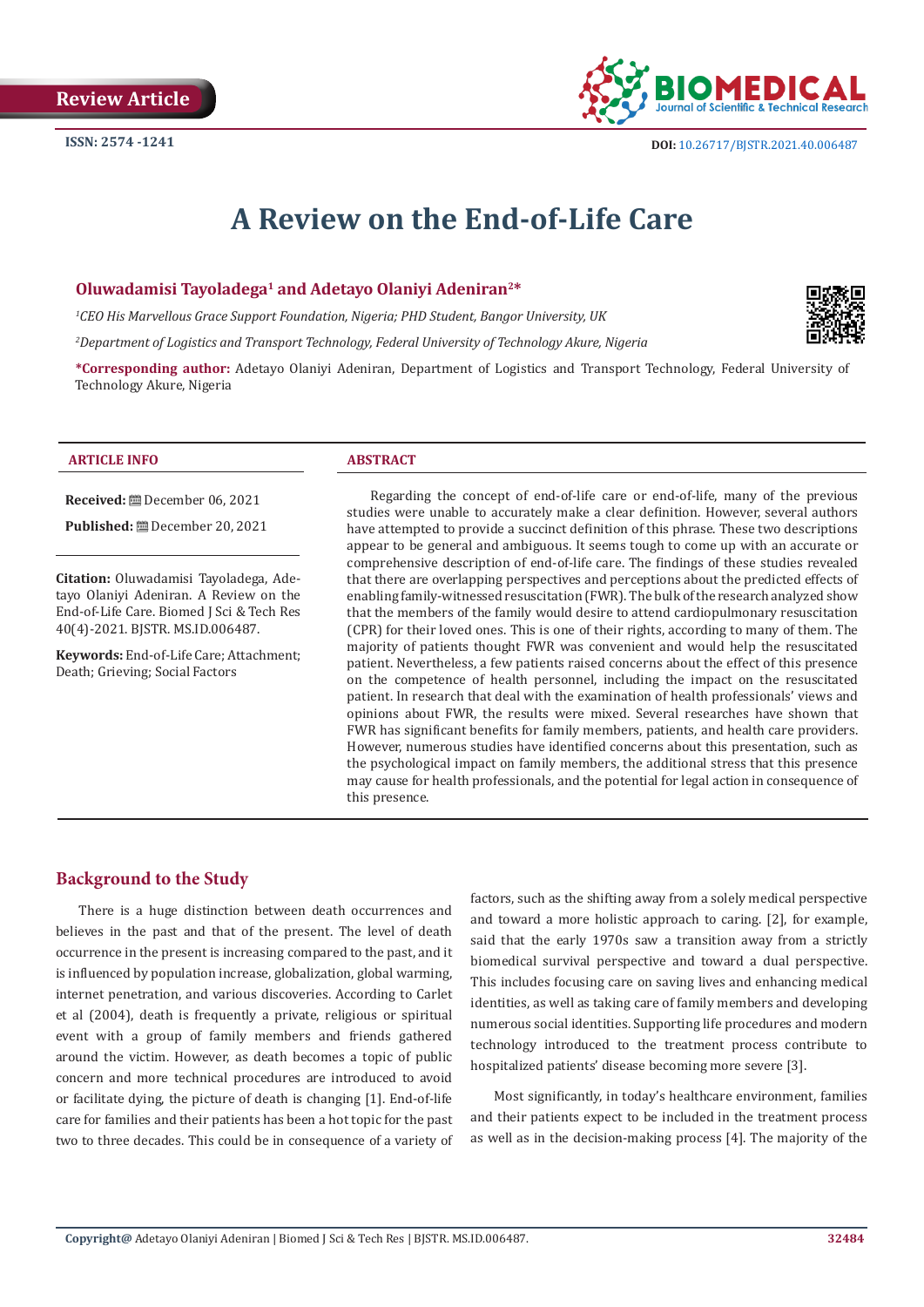literature fails to define end-of-life or end-of-life care precisely. However, several authors have attempted to provide a succinct definition of this phrase. These two descriptions appear to be general and ambiguous. It seems to be difficult to establish a precise or comprehensive description of end-of-life care. End-of-life care in the intensive care unit (ICU) was detailed in detail by Alhalaiqa, et al. [5]. Alhalaiqa, et al. [5] pointed out that while delivering endof-life care, there are no set processes or stages to follow, making it difficult to assess the effectiveness of any end-of-life programs. However, talking about death and end-of-life care, as well as having open dialogues about these topics, may contribute to the development of guidelines for healthcare professionals to provide high-quality end-of-life care [6]. End-of-life care is also implemented differently depending on a variety of criteria, including the patients' conditions and the departments. Cardiopulmonary resuscitation of victims and their relatives in acute settings is the focus of this study.

# **Literature Review**

#### **Stages of the Crisis at a Duration of Unexpected Death**

There are four stages of crisis during a sudden death. They are recognized and listed in order of difficulty from the least challenging to the most challenging crisis. If any of these stages are not addressed, a person may progress from one to a more challenging one.

**First stage:** The presence of a threat that could harm patients' family members is included in the first stage. This threat may cause stress or tension among the relatives. This stage may entail family members' fears that something dangerous has occurred to their loved one in the case of cardiopulmonary resuscitation (CPR). The routine coping mechanism, according to Wright (1996), may be able to settle this stage. Wright also stressed the necessity of previous experience in minimizing the effect of this stage. Surprisingly, many studies revealed that most of family members who have previously watched family-witnessed resuscitation (FWR) wish to be present again.

**Second Stage:** Failure to treat persons in this stage may result in their illness worsening and sending them to the second stage, according to Wright (1996). The failure of previous experience to tell people how to deal with this new situation may have resulted in the second stage. Feelings of helplessness and hopelessness may intensify throughout this stage. People at this stage, according to Wright [7,8], try to find alternatives. Wright revealed that relatives can utilize the trial-and-error method to figure out the most acceptable response to the situation. Allowing FWR was supposed to increase death acceptance and assist bereaved families [9]. This would hasten the grief process and make it easier to accept death as a natural result of CPR.

**Third Stage:** Intense activity, disorder, and disarray characterize the third stage; old fears resurface, preoccupation with trivia, and make-or-break action are all present. This stage, according to Wright, might be overcome by changing the focus. Wagner. Several studies have found that family members prefer to attend their loved one's CPR because it allows them to acquire information more rapidly. This would also lessen family tensions and reduce the likelihood of inappropriate behavior.

**Fourth Stage:** The patient's relatives may be unable to cope with the situation in the fourth stage, and they may retreat and feel gloomy. Wright recommended taking various actions to manage this stage, including addressing the relatives' comfort requirements, listening to them without passing judgment, creating a quiet environment, and taking a break from the problem-solving effort. These interventions were suggested in the literature as a way to satisfy the requirements of the patients' relatives during CPR.

The necessity of treating families as soon as possible would be highlighted if healthcare providers considered these stages and recognized each one. This prevents families from progressing to a more mature level. Individuals do not, however, necessarily progress through all of these stages. Some people may skip the early stages and proceed straight to the advanced stages, while others may adjust to abrupt death and recover swiftly without experiencing any of the preceding stages. The determinants of grief and the elements that affect bereaved individuals during sudden death are discussed in the next section.

#### **Causal Factors of Grieving**

In general, there was no systematic study of the elements that would affect families' reactions and feelings during and after CPR, especially if the CPR resulted in death, in the literature. It might be worthwhile to go over these points again. Several elements were thought to play a role in creating the powerful feelings, reactions, and grief experienced by people who died suddenly. Six elements, according to Wright (1996), have a significant part in deciding how families grieve when a cherished person dies suddenly. These factors include:

#### **a. Manner of Death**

The patient's condition at the time of death should be known to healthcare personnel. It was generally assumed that natural (normal) death would cause less grief than unnatural (abnormal) death. The natural deaths are usually unavoidable, while the unnatural deaths are usually avoidable. The avoidable deaths are mostly caused by either human or mechanical faults. Parkes, who worked as a psychiatrist, noted that all of the bereaved people he had visited had experienced extremely traumatic kinds of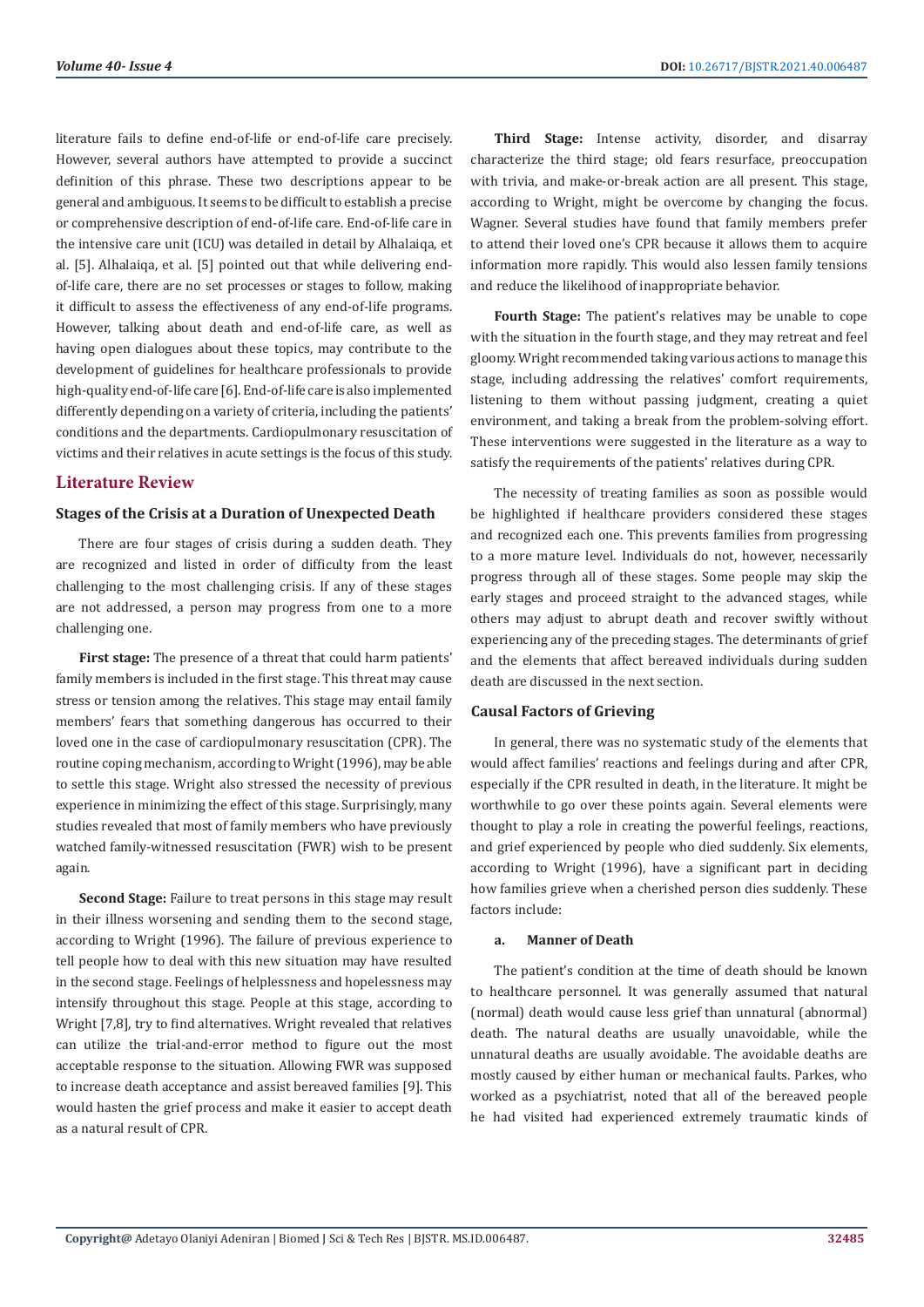bereavement. It has been stated that healthcare professionals who deal with CPR in consequence of injuries and accidents are more rigorous about allowing family members to participate in CPR. The majority of these health care providers raised serious worries about the presentation's potential adverse effects on family members.

Helmer, et al. (2000) revealed that comparing trauma patients to those with medical disorders is problematic. It would be more difficult to blame others if the death was caused by natural causes such as disease, according to Wright (1996). Family members, on the other hand, may blame healthcare experts, health organizations, culture, or society, as well as themselves for not being able to do more than they did. The sadness of losing a loved one will be magnified if he or she was far away from home or family members, according to Wright (1996). This demonstrates the importance of family members being present during CPR.

#### **b. The Identity of that Person (victim)**

The depth of the grieving process is influenced by the patient's status in the family [10]. Wright (1996), on the other hand, cautioned against making assumptions based on this characteristic. For instance, if a breadwinner dies unexpectedly, such person will be mourned for a long time because of the significant position that the person occupied in the family. Furthermore, the loss of one of the parents would have an impact on other susceptible family members' feelings of stability and safety.

#### **c. Manner of Attachment**

The loss of a key individual is usually the most distressing. This can involve the death of someone with whom one has had a close relationship. As a result, the stronger the link between the grieving individual and the deceased person, the more severe the adverse effects on the departed relatives are expected. This, however, is not a rule. A father or a mother, for example, may have various amounts of attachment to their sons. To determine the strength of this relationship, a series of questions should be asked. This includes questions like, "What does this loss represent?" and "What security or safety aspects might be jeopardized in consequence of this loss?" Wright (1996) noted that the provision of answers to the following questions would aid in determining the bereaved person's level of vulnerability. Another essential aspect of the attachment's nature is the security and safety difficulties that arise in consequence of the relationship (Wright, 1996). For example, losing a father who is the family's sole source of money might increase tension among family members.

#### **d. Past Precursor**

Wright (1996) emphasizes the importance of previous crisis experience, particularly abrupt death, in coping with the new crisis. When people have a positive experience, Wright says, it helps them cope with the new incident, and vice versa. To put it another way, what one person considers a loss may not be considered a loss by another. It's possible that being exposed to the crisis will help people build skills and experience in dealing with similar situations in the future. It was discovered that family members with prior FWR experience were more confident in their attitudes during CPR. Furthermore, those who had been exposed to a comparable situation or had died suddenly were more cooperative with medical personnel performing CPR. They also provide assistance and comfort to the other families.

#### e. **Individual Characteristics**

Personal qualities have a vital influence in determining how people react when they are dying or receiving CPR. People react to abrupt death in different ways, according to Wright (1996). Wright also discovered that the personality of a patient's relatives has an impact on how they search for a healthy grieving resolution. Emotional and physical well-being, according to Walsh and Crumbie (2007), provides people with more resources to cope with losses. As a result, healthcare providers should be prepared to cope with people who have a wide range of mental and physical resources for coping with loss, as well as diverse levels of social support. It appears that assessing people's personalities or evaluating the differences between patients' families is challenging during CPR. It appears critical to emphasize that not only personal traits influence people's reactions, but also other elements such as family preparation, healthcare preparation, and environmental preparation. Family members should, for example, be accompanied by trained staff during CPR [11], and they should be given a suitable location to sit and observe the treatment [11].

#### **f. Social, Cultural and Religious Factors**

When people lose a loved one, social, cultural, and religious variables may have a big impact on their feelings and reactions [12]. The availability of social assistance would help to mitigate the crises' impact on patients' families. In a survey done by Al-hassan and Hweidi (2004), relatives of Jordanian patients rated their need for assistance as the lowest. Jordanians, it was revealed, rely on other family and friends for the majority of their support. Jordanian people in critical care units were assessed in this study, which was conducted in Jordan. However, the goal of this study was to look at the needs of critically sick patients' families, not their needs at the time of death.

Some religions and cultures, according to Wright (1996), assist the bereaved by providing support and confirmation of their worth. Some religions, such as Christianity, are commonly thought to be helpful and supportive in the event of a sudden death, according to Wright. Jordanians' opinions and behavior on matters such as health and death are heavily influenced by religion and culture.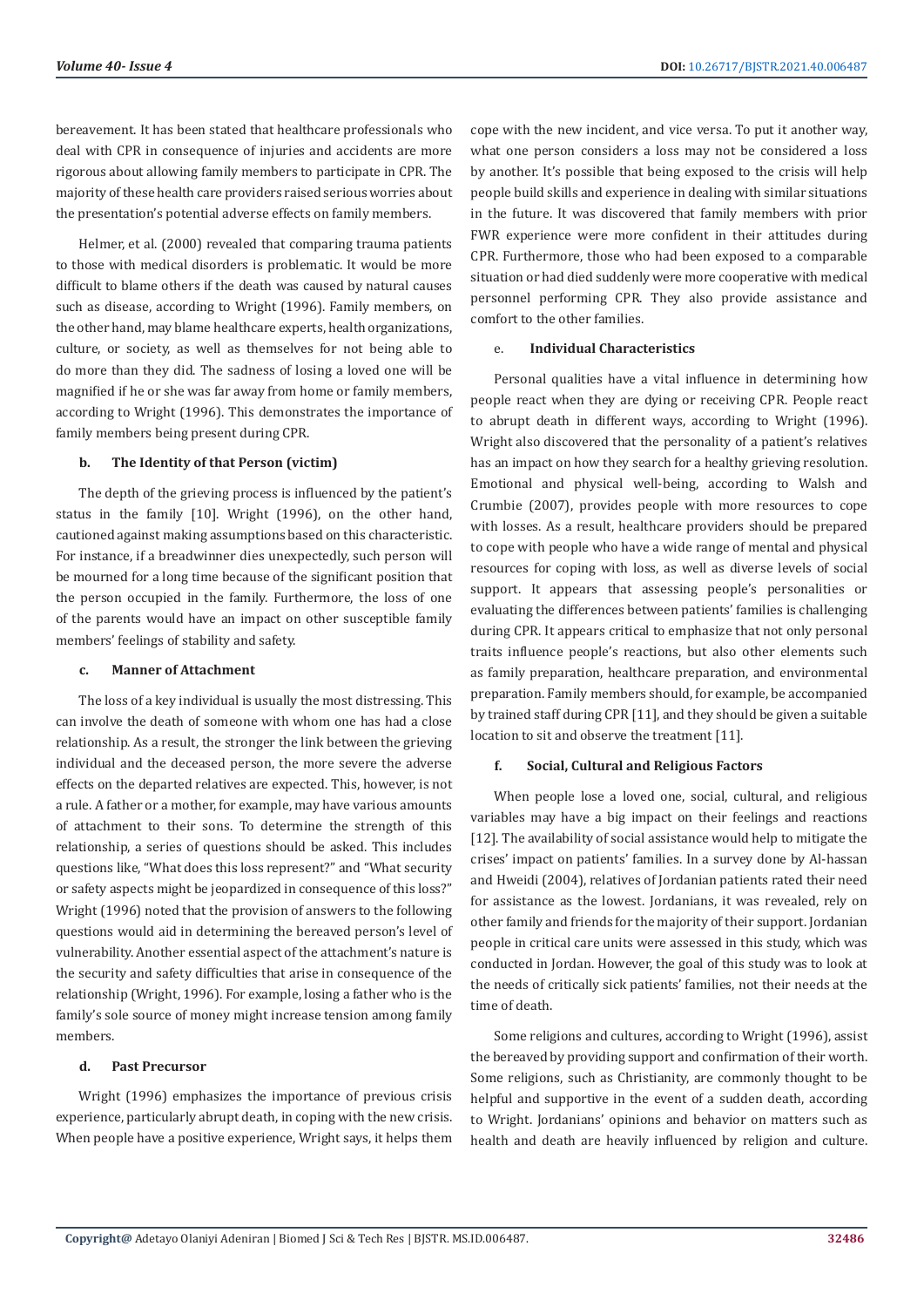People in Jordan, for example, rely on their relatives for financial and psychological support rather than relying on other resources such as hospital professionals. As a result, Jordanian patients frequently have a significant number of visitors. The task of healthcare professionals is made more difficult by the fact that they must deal with a huge number of visitors.

In conclusion, these six criteria appear to be critical to consider when devising any remedy to lessen the harshness of the grieving process. Understanding these characteristics will aid healthcare providers in identifying the issues that patients may need to address in order to begin the grieving process. The following discussion looks at a suitable plan for treating bereaved family members appropriately.

# **Dealing with Bereaved Relatives at the Time of Sudden Death and During CPR**

In the work of literatures, there is no mention of FWR in relation to end-of-life care. According to Kubler-Ross, grievers go through five stages (1969). Denial or a sense of isolation may be felt by grievers at first. This means that grievers may say things like "don't say that" or "no, he didn't die" to indicate their disbelief. Wright (1996) suggested a number of methods for coping with this emotion, including finding a polite way to inform family members of the bad news. According to Davidhizar and Newman-Eiger, nurses, on the other hand, should comprehend the value of denial (1998). They claimed that denial is one of the safest strategies to deal with the unfathomable.

Second, grievers may have a sense of rage. They might start saying things like 'why me?' or 'why now?' as a form of protest. Kubler-Ross warned that grievers might start blaming the healthcare experts for the lack of justice. Nurses and other professionals may take this personally (Wright, 1996). Bereaved people may begin haggling with healthcare providers. They might try to put off the inevitable. Healthcare practitioners, according to Wright (1996), should accept this and endeavor to reach an agreement with grievers to prove the death. Bereaved people may experience depression. When grievers can no longer deny or relocate, they enter this stage.

Grievers may experience feelings of sadness and crying at this stage as they begin to recognize reality. Withdrawal, stillness, and helplessness may be observed by bereaved people. As grievers reach the acceptance stage, they stop striving to ignore or avert the unavoidable death. Grievers begin to comprehend the concept of death at this point, and they begin to relax and feel at ease. Research by Brysiewicz, et al. [13] employed a semi-structured interviews to examine the ED healthcare personnel' capability to handle the situation of sudden death. The study reacted to findings of previous studies that was conducted by Brysiewicz [14]. A model was

created to give healthcare personnel guidance on how to cope with unexpectedly bereaved families before, during, and after death.

This approach instructs healthcare providers on how to cope with family members while performing CPR. This would also make it easier for families to accept their loved one's death. Before the happiness of death, the first half of this paradigm includes instructions for dealing with bereaved families. This comprises implementing two ways to improve the department's performance, as well as enhancing the department's culture and guaranteeing enough resources. The model's second section contains suggestions for coping with bereaved relatives after they have died. This involves making the caring process more efficient. Three ways are expected to do this. Proximity, sensitive communication, and sensitive deathtelling are the three.

The model's final piece includes advice for dealing with bereaved families when a loved one has passed away. This entails giving family members the best possible support. It was recommended that two approaches be taken. Assisting and supporting medical professionals, as well as assisting mourning families, are among these responsibilities. Once this paradigm was established, ED professionals' capacity to communicate with families at the time of a loved one's death was stated to improve [13]. Data from a prior study was used to develop this model. The use of qualitative design allows researchers to gain valuable insight into the perspectives and recommendations of families and healthcare providers. However, because of the small size of the original study's sample and the fact that the data was taken from a single institution, the findings are limited in their generalizability. This model was implemented in ED. The current study, on the other hand, adopts a different approach.

Regarding the effects as influenced by technology, the majority of studies and reviews focused on FWR in emergency departments, according to a review of the literature. The current study, on the other hand, is concerned with the views of healthcare workers and family members in adult critical care settings. As a result, it appears that some light should be shed on nature and the characteristics of the critical care environment. In terms of the rate of CPR, patient conditions, and work environment, Demir [15] highlighted that there are certain distinctions between the ED and critical care units. Critical care units (CCUs) are specialized units for patients with lifethreatening illnesses [16]. During the care of a critically ill patient, healthcare workers are expected to face numerous physiological and psychological problems.

Furthermore, critical care specialists are increasingly expected to provide psychological and emotional support to the families of critically sick patients [17]. Critical care workers, according to Offord [18], are expected to deal with dying patients and bereaved relatives more than experts in other departments [19].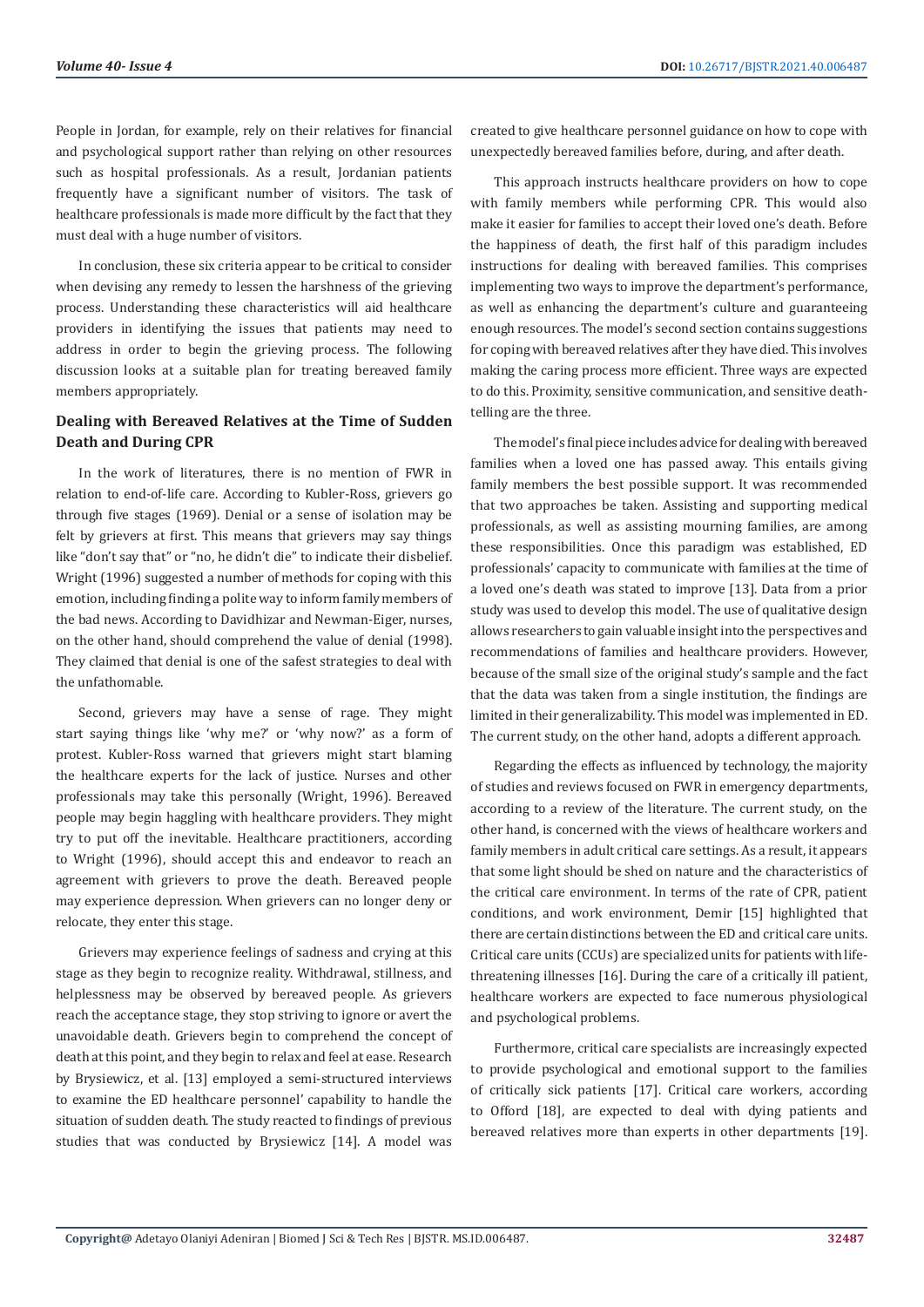The conditions of patients in critical care units differ from those in other departments. In critical care settings, CPR is a regular technique. Hadders [20] found that ICU clinicians are frequently unsure regarding the resuscitation results of their patients. According to Hadders, individuals who receive CPR either survive or recover completely. After CPR, most survivors rely on machines and technology to keep them alive. According to Benner, et al. [17], the necessity of providing psychological and emotional care for patients and their relatives in critical care settings is undervalued. More than anything else, this was intended to result from a focus on the patient's biological demands. It should be noted, however, that the presence of a family member in one of the critical care units will upset established family roles and will frequently throw a family into disarray [21].

Moving forward, a number of studies have demonstrated the necessity of assisting critically ill patients' families and include them in patient care [22]. The critical care environment differs from other hospital departments in that it typically contains skilled healthcare staff as well as advanced technology [16]. In these situations, multiple machines and monitors must be present surrounding each patient. Professionals encounter a number of obstacles in this context. Medical experts had to learn how to use all of the new machines and technologies to begin with [16]. Dealing with technology should not prevent healthcare workers from considering other patients' and family members' psychological needs [16]. Sundin-Huard (2005) noted that critical care personnel are frequently obsessed with their patients' immediate physical and technological needs [23]. To ensure patient survival, technology should be employed to provide maximal patient benefit while also considering the needs of other patients and their families [16].

Mosenthal, et al. [10] noted that people are increasingly seeking death dignity without unnecessary using life-prolonging gadgets, but they equally value high technology's promise of cure and spectacular lifesaving measures. As a result, it appears that providing technical assistance to critically sick patients and their families, as well as describing the role of each machine in the patient's environment is enhanced. In a critical care setting, Hadders [20] explained how critically ill patients and their families felt about being reliant on technology. FWR has been reported to be more acceptable in the ED than in critical care settings in the literature. According to Bennun [16], critical care specialists place a greater emphasis on technology than on providing psychosocial treatment to patients and their families.

Because critical care specialists are so focused on technology, they overlook other parts of care, such as family-centered care [24]. This was also assumed to be the reason why critical care workers resisted allowing family members to participate in treatments like CPR [25]. The current investigation takes place in a critical

care setting. The majority of the literature, however, is based on evidence from ED settings. As a result, it appears that the findings of these investigations must be taken into account. However, the mind should be awakened to consider the contrasts between the emergency department and critical care settings.

# **Empirical Review**

Mcmahon-Parkes et al. (2009) examined the opinions of patients who survived CPR and those who were not resuscitated. Patients were indifferent about compromising confidentiality in consequence of FWR, according to the researchers. Redley, et al. [26] noted that the ethical principles surrounding FWR should be further discussed. The importance of a qualitative approach in studying FWR would provide a broader perspective on these principles and their impact on healthcare professionals' and families' perceptions. Several questions must be answered, such as "who is the person that will be authorized to witness CPR?' How many people should be present while CPR is performed?' How about the other family members? Who will look after them? Would additional relatives be willing to stay outside the resuscitation room with you?" All of these questions should be addressed with consideration for the culture of the responders.

A qualitative approach would reveal more information about what family members wish to accomplish while in the resuscitation chamber. Allowing FWR, for example, could affect the public's trust in the medical profession, according to Rosenczweig [27]. However, the manner in which this would occur was not specified. Other topics are expected to be examined more if a qualitative approach is used. Fulbrook, et al. [11] stressed the importance of recognizing the differences in healthcare systems between countries, which can have an impact on outcomes. In addition, it was identified that the role of self-assurance in accepting or rejecting FWR be investigated [28-30]. They found that nurses' opinions toward FWR are unaffected by previous experience with the procedure. This finding differs from that of other studies, which found a link between a lack of experience with FWR and unfavorable or doubtful attitudes [31,32]. Fulbrook, et al. [11] advocated for more research into the aspects that influence how people make decisions about the FWR. Many studies about FWR were evaluated by Redley, et al. [26]. They claimed that FWR might infringe on a patient's privacy. Because there is a scarcity of information about ethical principles from the perspective of patients, these principles may be questioned.

Ardley, et al. [9,33-36] discovered that the majority of the research used quantitative designs. These findings are consistent with other studies that analyzed numerous empirical investigations on FWR. However, it is agreed that this is insufficient rationale for choosing a qualitative approach. As a result, other flaws in using a quantitative technique to examine FWR should be identified. In general, quantitative research is thought to be reductionist [37].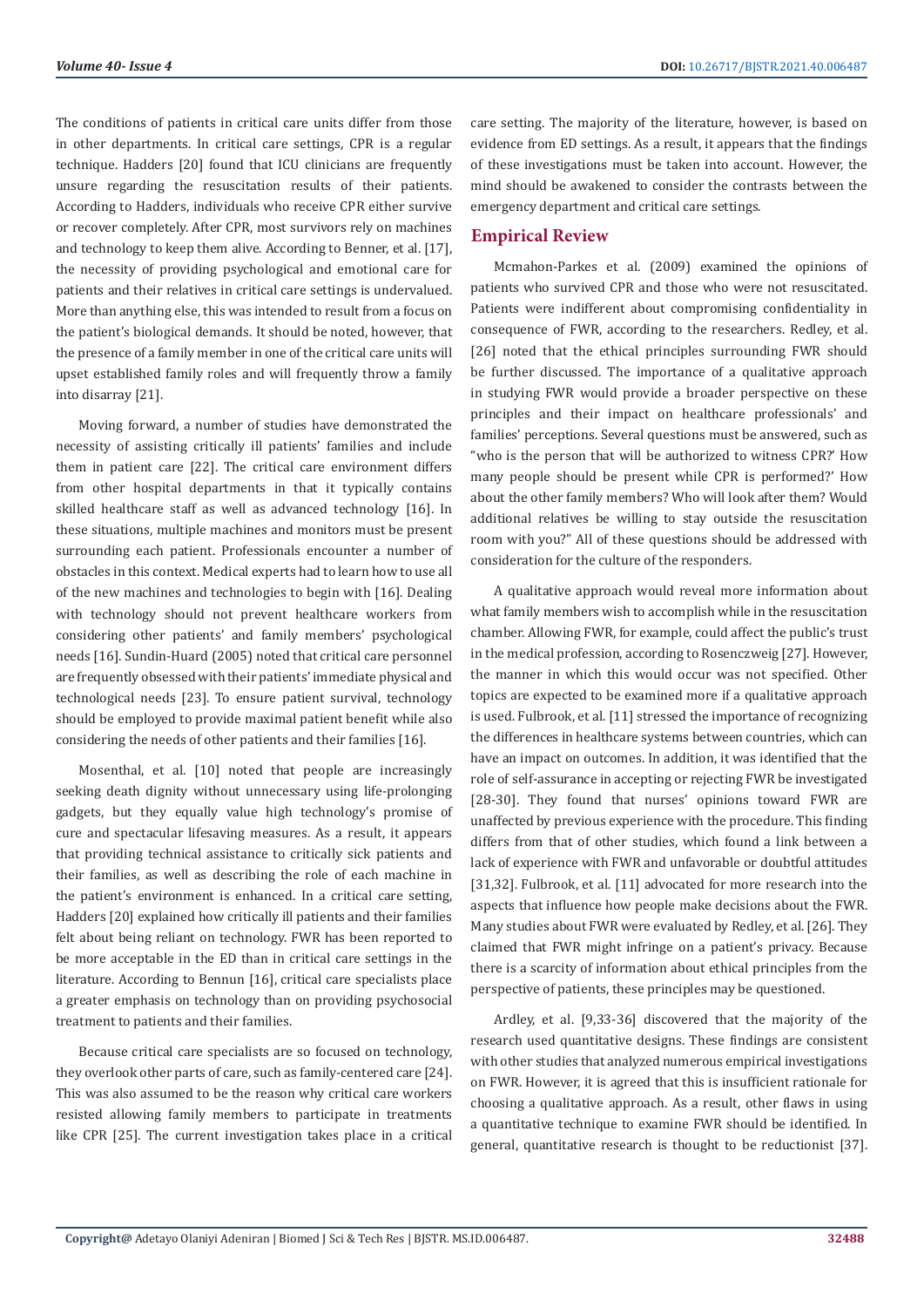This means that using a quantitative approach will leave some variables unaddressed. As a result, using a qualitative method should provide a more holistic view of the subject under inquiry [38,39]. Fulbrook, et al. [11] investigated the opinions of European Nurses that are saddled with the responsibilities of critical care concerning FWR. Furthermore, some researchers acknowledged the influence of culture and religion on people's opinions toward FWR [40-42]. These topics, in contrast require further investigation and debate. To do this, healthcare professionals and the general public must be encouraged to engage in open debate and free discussion on FWR [43,44]. Most of the above problems could be explained by using a qualitative design.

#### **Specific Literature Review on FWR and Research Gaps**

In the study of Axelsson, et al. [45], six studies were undertaken in the United States, four in the United Kingdom, one in Australia, and one in Sweden. Alhalaiqaa, et al. [46] identified that only two studies were conducted from a Western point of view, and that all these studies may not have considered the views of emergency situation professionals. Also, none of them were conducted in Africa, and none of them supported FWR. However, cultural differences are expected to emerge inside Western countries as well [47]. Fulbrook, et al. [11] examined the attitudes of critical care nurses concerning FWR in Europe. In their studies, they noticed that there were certain differences between British nurses and nurses from other European countries. Walker [36] noted that the global movement to study FWR should focus on cultural differences not only between nations, but also inside the local and national healthcare systems.

Davidson, et al. [23] also noted that the impact of spiritual and religious beliefs on patients' healthcare decisions has not been extensively investigated in the works of literature. This also implies that the impact of religion on people's opinions toward FWR was not sufficiently examined in literature. According to MacKenzie, et al. [48], highly religious and spiritual people believe in prayer and divine intervention to promote health, but they also seek healing and care from healthcare experts. According to Davidson, et al. [23], the severity of the illness has an impact on the patients' motivation to care spiritually and religiously. One of the most critical situations is CPR. Furthermore, Ong, et al. [40] conducted four studies in Turkey, and two studies in Singapore. Five of the studies looked at healthcare workers. Similarly, in all of these investigations, the majority of healthcare professionals were opposed to FWR. In a unique Asian study, roughly 73 percent of family members preferred FWR and believed it would help them cope with their bereavement [28,47]. It's crucial to note that all the six research employed a survey research design.

This may impede your ability to achieve a wider understanding of the issue. This could also explain why there isn't much evidence about the impact of religion and culture on FWR in this research. More crucially, the majority of these research either used a survey that had already been used in a Western study or created their own survey questionnaire based on existing literature. This may limit the ability to attribute negative sentiments about FWR to specific cultural or religious factors. Four of the six studies listed above were conducted in Turkey. The majority of Turks are Muslims, as is well known. Turkey has closer connections with Arab countries. Some of this research suggested that religion and culture play a role in influencing healthcare professionals' opinions toward FWR. However, none of this research looked into these difficulties in depth.

For example, Badir, et al. [41] and Demir [42] suggested that cultural and theological factors could explain the disparity in attitudes between Turkish healthcare workers and their Western counterparts. However, the word "cultural differences" is used here in a broad sense without specifying what kind of cultural differences are being discussed. Nurses and doctors are likely to be opposed to FWR because they are afraid of being harmed by family members, particularly if the patient dyes [42,48]. Demir suggested that further research be done on the impact of cultural problems on people's attitudes toward FWR. Nigeria and Turkey do share significant parallels, particularly in terms of the majority of their populations being Muslims.

There are, nevertheless, some distinctions between the two countries. In Turkey, for example, the general system is secular. At this time, the Turkish people follow the Western countries in that they distinguish between religion and other parts of life. In Nigeria, however, the situation is somewhat different. The Nigerian people incorporate religion into every area of their lives, though Nigeria's medical industry is not regulated based on the derivatives of Islamic religion. But there are some believes that shapes the mentality of Nigerian Muslims; for instance, they believe that life is a divine trust and Islam does not allow a person to die voluntarily [7,49]. This implies that in Muslim countries, orders like "do not resuscitate" (DNR) are controversial.

Sharp and Frederick (1989) observed that since 1998, all US acute and chronic care hospitals have been required to establish policies that affirm the patient's right to determine DNR orders. The United Kingdom and Australia have issued similar policies [50]. In Muslim countries, the situation is considerably different. The DNR order is incompatible with Islam's principles [51,31,32]. Stopping supportive therapies when a patient is terminally or seriously sick is a contentious issue [46,52]. It may be claimed that family members would request to observe CPR in order to ensure that their loved one receives the finest possible treatment and that everything possible is done for them. All of the foregoing arguments illustrate that Western and Nigerian cultures have some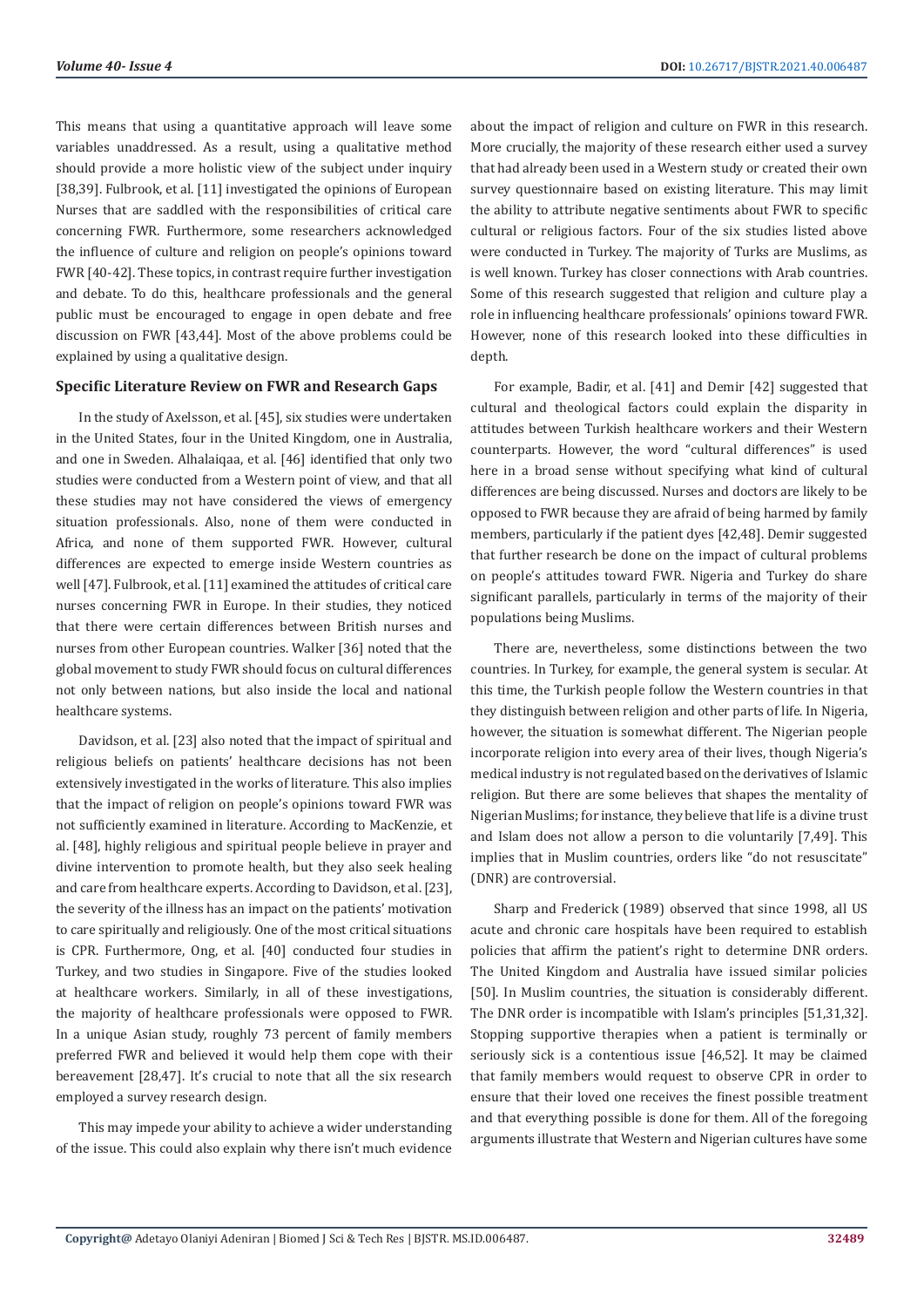cultural differences. It was also emphasized that there is a need to considering culture and religion while making healthcare decisions. An examination of the literature also suggests that other factors may influence people's perceptions toward FWR are education, training, and experience [53-60].

In the literature, the social dimension has also gotten a lot of attention. FWR implementation demands enough resources as well as a set budget. As a result, the economic component must be considered when starting any FWR endeavor [61-70]. Furthermore, this study will be place in critical care facilities with high-tech environs. It is important to think about how modern technology will affect healthcare practitioners and their families. To take into account all of the preceding aspects, in addition to the fact that this study is unique in Nigeria, a conceptual or theoretical framework is required to better explain the function of all of these factors in forming people's opinions toward FWR. While looking for nursing theories, it was discovered that Leininger's cultural care theory might address all of these concerns. Furthermore, applying this theory is supposed to demonstrate the distinctions between Western and Nigerian cultures. This would aid in obtaining the advantages of the existing literature. At the same time, this hypothesis will not overlook Nigerian's unique characteristics [71- 73].

### **Conclusion**

Despite the fact that much has been published on FWR, it remains a difficult, debatable, and diverse topic. The findings of the earlier studies showed that there are overlapping ideas and perceptions about the predicted outcomes of allowing FWR. The bulk of these research revealed that family members would desire to attend CPR for their loved ones. The majority of patients thought FWR was convenient and would help the resuscitated patient. Nonetheless, a few patients raised concerns about the impact of this presence on the competence of health personnel, and also on the impact on the resuscitated patient. In researches that concerned the examination of health professionals' views and opinions about FWR, the results were usually mixed. Several researches have shown that FWR has significant benefits for family members, patients, and health care workers. However, numerous studies have identified concerns about this presentation, such as the psychological impact on family members, the additional stress that this presence may cause for health professionals, and the potential for legal action in consequence of this presence.

#### **References**

- 1. [ALBashtawy M, Al Qadire M, Aloush S, Tawalbeh L, AlAzzam M, et al.](https://pubmed.ncbi.nlm.nih.gov/28982283/)  [\(2017\) Assessment of Headache among High School Students in Jordan.](https://pubmed.ncbi.nlm.nih.gov/28982283/)  [The Journal of School Nursing 35\(2\): 88-95.](https://pubmed.ncbi.nlm.nih.gov/28982283/)
- 2. [Alhalaiqa F, Al-Nawafleh A, Batiha AM, Masadeh R, ALRAZEK AA \(2017\)](https://pubmed.ncbi.nlm.nih.gov/28263501/)  [A descriptive study of adherence to lifestyle modification factors among](https://pubmed.ncbi.nlm.nih.gov/28263501/)

[hypertensive patients. Turkish Journal of Medical Sciences 47\(1\): 273-](https://pubmed.ncbi.nlm.nih.gov/28263501/) [281.](https://pubmed.ncbi.nlm.nih.gov/28263501/)

- 3. [Al Azzam M, Al Bashtawy M, Tubaishat A, Batiha AM, Tawalbeh L \(2017\)](https://pubmed.ncbi.nlm.nih.gov/28853132/) [Prevalence of attention deficit hyperactivity disorder among school](https://pubmed.ncbi.nlm.nih.gov/28853132/)[aged children in Jordan. Eastern Mediterranean Health Journal 23\(7\):](https://pubmed.ncbi.nlm.nih.gov/28853132/) [486-491.](https://pubmed.ncbi.nlm.nih.gov/28853132/)
- 4. [Freij M, Al Qadire M, Khadra M, ALBashtawy M, Tuqan W, et al. \(2017\)](https://pubmed.ncbi.nlm.nih.gov/28412839/) [Awareness and Knowledge of Ovarian Cancer Symptoms and Risk](https://pubmed.ncbi.nlm.nih.gov/28412839/) [Factors: A Survey of Jordanian Women. Clinical Nursing Research 27\(7\):](https://pubmed.ncbi.nlm.nih.gov/28412839/) [826-840.](https://pubmed.ncbi.nlm.nih.gov/28412839/)
- 5. [Alhalaiqa F, Omari O, Wynaden D, Almusallami N, Bashtawy M, et al.](https://pubmed.ncbi.nlm.nih.gov/27589367/) [\(2016\) Adherence to Antipsychotic Drug Measured by an Arabic Version](https://pubmed.ncbi.nlm.nih.gov/27589367/) [of Morisky Scale. Issues in Mental Health Nursing 37\(12\): 975-982.](https://pubmed.ncbi.nlm.nih.gov/27589367/)
- 6. [ALBashtawy M, Al-Awamreh K, Gharaibeh H, Al-Kloub M, Batiha AM, et](https://pubmed.ncbi.nlm.nih.gov/27255142/) [al. \(2016\) Epidemiology of nonfatal injuries among schoolchildren. The](https://pubmed.ncbi.nlm.nih.gov/27255142/) [Journal of School Nursing 32\(5\): 329-336.](https://pubmed.ncbi.nlm.nih.gov/27255142/)
- 7. [Batiha AM, ALBashtawy M \(2016\) Attitudes and practices of health](https://www.researchgate.net/publication/294104013_Attitudes_and_practices_of_health_science_students_regarding_blood_donation) [science students regarding blood donation. International Journal of](https://www.researchgate.net/publication/294104013_Attitudes_and_practices_of_health_science_students_regarding_blood_donation) [Advanced Nursing Studies 5\(1\): 81.](https://www.researchgate.net/publication/294104013_Attitudes_and_practices_of_health_science_students_regarding_blood_donation)
- 8. [Qaddumi J, Holm M, Alkhawaldeh A, Albashtawy M, Omari OA, et al.](https://www.researchgate.net/publication/310459683_Prevalence_of_hypertension_and_pre-hypertension_among_secondary_school_students) [\(2016\) Prevalence of hypertension and pre-hypertension among](https://www.researchgate.net/publication/310459683_Prevalence_of_hypertension_and_pre-hypertension_among_secondary_school_students) [secondary school students. International Journal of Advanced Nursing](https://www.researchgate.net/publication/310459683_Prevalence_of_hypertension_and_pre-hypertension_among_secondary_school_students) [Studies 5\(2\): 240-245.](https://www.researchgate.net/publication/310459683_Prevalence_of_hypertension_and_pre-hypertension_among_secondary_school_students)
- 9. [Ardley C \(2003\) Should relatives be denied access to the resuscitation](https://pubmed.ncbi.nlm.nih.gov/12590889/) [room? Intensive and Critical Care Nursing 19\(1\): 1-10.](https://pubmed.ncbi.nlm.nih.gov/12590889/)
- 10. [Mosenthal A, Murphy P \(2003\) Trauma care and palliative care: time to](https://pubmed.ncbi.nlm.nih.gov/12946807/) [integrate the two? Journal of the American College of Surgeons 197\(3\):](https://pubmed.ncbi.nlm.nih.gov/12946807/) [509-516.](https://pubmed.ncbi.nlm.nih.gov/12946807/)
- 11. [Fulbrook P, Albarran J, Latour J \(2005\) A European survey of critical care](https://pubmed.ncbi.nlm.nih.gov/15921987/) [nurses' attitudes and experiences of having family members present](https://pubmed.ncbi.nlm.nih.gov/15921987/) [during cardiopulmonary resuscitation. International Journal of Nursing](https://pubmed.ncbi.nlm.nih.gov/15921987/) [Studies 42\(5\): 557-568.](https://pubmed.ncbi.nlm.nih.gov/15921987/)
- 12. [Clements P, DeRanieri J, Vigil G, Benasutti K \(2004\) Life after death:](https://onlinelibrary.wiley.com/doi/abs/10.1111/j.1744-6163.2004.tb00012.x) [grief therapy after the sudden traumatic death of a family member.](https://onlinelibrary.wiley.com/doi/abs/10.1111/j.1744-6163.2004.tb00012.x) [Perspectives in Psychiatric Care 40\(4\): 149-154.](https://onlinelibrary.wiley.com/doi/abs/10.1111/j.1744-6163.2004.tb00012.x)
- 13. [Brysiewicz P, Uys L \(2006\) A Model for Dealing with Sudden Death.](https://pubmed.ncbi.nlm.nih.gov/17139197/) [Advances in Nursing Science 29\(3\): E1-E11.](https://pubmed.ncbi.nlm.nih.gov/17139197/)
- 14. [Brysiewicz P \(2002\) Violent death and the South African emergency](https://pubmed.ncbi.nlm.nih.gov/11864648/) [nurse. International Journal of Nursing Studies 39\(3\): 253- 258.](https://pubmed.ncbi.nlm.nih.gov/11864648/)
- 15. [Demir F \(2008\) Presence of patients' families during cardiopulmonary](https://pubmed.ncbi.nlm.nih.gov/18727768/) [resuscitation: physicians' and nurses' opinions. Journal of Advanced](https://pubmed.ncbi.nlm.nih.gov/18727768/) [Nursing 63\(4\): 409-416.](https://pubmed.ncbi.nlm.nih.gov/18727768/)
- 16. Bennun I (2004) Critical care in high-technology environment. Enabling technologies: body image and function. MacLachlan M and Gallahger P. London, Elsiver Science.
- 17. [Benner P \(1985\) Quality of life: A phenomenological perspective on](https://pubmed.ncbi.nlm.nih.gov/3933410/) [explanation, prediction, and understanding in nursing science. Advances](https://pubmed.ncbi.nlm.nih.gov/3933410/) [in Nursing Science 8\(1\): 1-14.](https://pubmed.ncbi.nlm.nih.gov/3933410/)
- 18. [Offord R \(1998\) Should relatives of patients with cardiac arrest be](https://pubmed.ncbi.nlm.nih.gov/10196912/) [invited to be present during cardiopulmonary resuscitation? Intensive](https://pubmed.ncbi.nlm.nih.gov/10196912/) [and Critical Care Nursing 14\(6\): 288-293.](https://pubmed.ncbi.nlm.nih.gov/10196912/)
- 19. [Farrell M \(1989\) Dying and bereavement: the role of the critical care](https://pubmed.ncbi.nlm.nih.gov/2926113/) [nurse. Intensive Care Nursing 5\(1\): 39-45.](https://pubmed.ncbi.nlm.nih.gov/2926113/)
- 20. [Hadders H \(2007\) Relatives' presence in connection with](https://pubmed.ncbi.nlm.nih.gov/17718748/) [cardiopulmonary resuscitation and sudden death at the intensive care](https://pubmed.ncbi.nlm.nih.gov/17718748/) [unit. Nursing Inquiry 14\(3\): 224-232.](https://pubmed.ncbi.nlm.nih.gov/17718748/)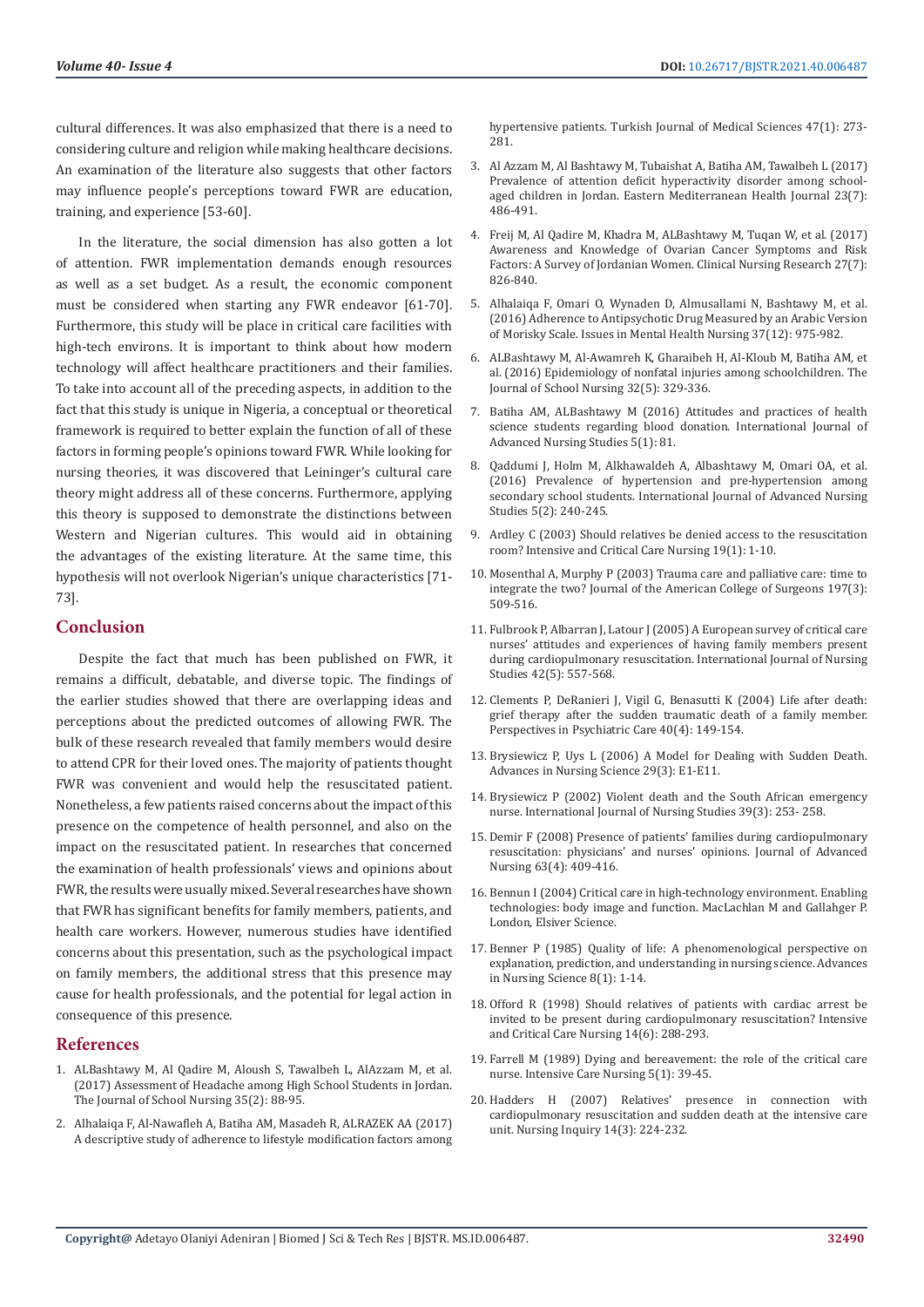- 21. [Bashayreh I, Saifan A, Batiha AM, Abu Ruz M \(2013\) Family Presence](https://www.researchgate.net/publication/261178434_Family_Presence_during_CPR_in_Adult_Critical_Care_Settings_Hearing_the_Voice_of_Jordanian_Health_Professionals)  [during CPR in Adult Critical Care Settings: Hearing the Voice of Jordanian](https://www.researchgate.net/publication/261178434_Family_Presence_during_CPR_in_Adult_Critical_Care_Settings_Hearing_the_Voice_of_Jordanian_Health_Professionals)  [Health Professionals. Life Science Journal 10\(4\): 1738-1748.](https://www.researchgate.net/publication/261178434_Family_Presence_during_CPR_in_Adult_Critical_Care_Settings_Hearing_the_Voice_of_Jordanian_Health_Professionals)
- 22. [Hupcey J \(1999\) Looking out for the patient and ourselves: the process](https://pubmed.ncbi.nlm.nih.gov/10578747/)  [of family integration into the ICU. Journal of Clinical Nursing 8\(3\): 253-](https://pubmed.ncbi.nlm.nih.gov/10578747/) [262.](https://pubmed.ncbi.nlm.nih.gov/10578747/)
- 23. [Davidson J, Powers KH, Tieszen AM, Kon ES, Spuhler IV, et al. \(2007\).](https://journals.lww.com/ccmjournal/Fulltext/2007/02000/Clinical_practice_guidelines_for_support_of_the.39.aspx)  [Clinical practice guidelines for support of the family in the patient](https://journals.lww.com/ccmjournal/Fulltext/2007/02000/Clinical_practice_guidelines_for_support_of_the.39.aspx)[centred intensive care unit: American College of Critical Care Medicine](https://journals.lww.com/ccmjournal/Fulltext/2007/02000/Clinical_practice_guidelines_for_support_of_the.39.aspx)  [Task Force 2004-2005. Critical Care Medicine 35\(2\): 605-622.](https://journals.lww.com/ccmjournal/Fulltext/2007/02000/Clinical_practice_guidelines_for_support_of_the.39.aspx)
- 24. [ALBashtawy M, Alshloul M, Alkawaldeh A, Freij M, Omar ALRawajfah O,](https://www.researchgate.net/publication/275580783_Looking_at_school_nurses)  [et al. \(2014\). Looking at school nurses' roles in tackling overweight and](https://www.researchgate.net/publication/275580783_Looking_at_school_nurses)  [obesity. British Journal of School Nursing 9\(8\): 402-404.](https://www.researchgate.net/publication/275580783_Looking_at_school_nurses)
- 25. [Saifan A, Bashayreh I, Batiha AM, AbuRuz M \(2015\) Patient–and Family](https://pubmed.ncbi.nlm.nih.gov/26025799/)  [Caregiver Related Barriers to Effective Cancer Pain Control. Pain](https://pubmed.ncbi.nlm.nih.gov/26025799/)  [management nursing 16\(3\): 400-410.](https://pubmed.ncbi.nlm.nih.gov/26025799/)
- 26. [Redley B, Botti M, Duke M \(2004\) Family member presence during](https://pubmed.ncbi.nlm.nih.gov/15283717/)  [resuscitation in the emergency department: an Australian perspective.](https://pubmed.ncbi.nlm.nih.gov/15283717/)  [Emergency Medicine Australasia 16\(4\): 295-308.](https://pubmed.ncbi.nlm.nih.gov/15283717/)
- 27. [Davidhizar R, Newman-Eiger J \(1998\) Patients' use of denial. Nursing](https://pubmed.ncbi.nlm.nih.gov/9776932/)  [Standard 12\(43\): 44-46.](https://pubmed.ncbi.nlm.nih.gov/9776932/)
- 28. [ALBashtawy M, Al-Azzam M, Rawashda A, Batiha AM, Bashaireh I, et](https://pubmed.ncbi.nlm.nih.gov/25668738/)  [al. \(2015\) Workplace violence toward emergency department staff in](https://pubmed.ncbi.nlm.nih.gov/25668738/)  [jordanian hospitals: a cross-sectional study. Journal of Nursing Research](https://pubmed.ncbi.nlm.nih.gov/25668738/)  [23\(1\): 75-81.](https://pubmed.ncbi.nlm.nih.gov/25668738/)
- 29. [Twibell R, Siela D, Riwitis C, Wheatley J, Riegle T, et al. \(2008\) Nurses'](https://pubmed.ncbi.nlm.nih.gov/18310646/)  [perceptions of their self-confidence and the benefits and risks of family](https://pubmed.ncbi.nlm.nih.gov/18310646/)  presence during resuscitation. American Journal of Critical Care 17(2): [101-111.](https://pubmed.ncbi.nlm.nih.gov/18310646/)
- 30. [ALBashtawy M, Batiha AM, Tawalbeh L, Tubaishat A, AlAzzam M \(2015\)](https://pubmed.ncbi.nlm.nih.gov/25318643/)  [Self-medication among school students. The Journal of School Nursing](https://pubmed.ncbi.nlm.nih.gov/25318643/)  [31\(2\): 110-116.](https://pubmed.ncbi.nlm.nih.gov/25318643/)
- 31. [Albashtawy M, Gharaibeh H, Alhalaiqa F, Batiha AM, Freij M, et al. \(2016\)](https://pubmed.ncbi.nlm.nih.gov/27398349/)  [The Health Belief Model's Impacts on the Use of Complementary and](https://pubmed.ncbi.nlm.nih.gov/27398349/)  [Alternative Medicine by Parents or Guardians of Children with Cancer.](https://pubmed.ncbi.nlm.nih.gov/27398349/)  [Iranian Journal of Public Health 45\(5\): 708-709.](https://pubmed.ncbi.nlm.nih.gov/27398349/)
- 32. [Ayoub G, Batiha AM, Al-Zaru I, Alhalaiqa F, Farahat H, et al. \(2016\) The](https://www.researchgate.net/publication/301316484_The_relationship_between_sleep_disturbance_in_late_pregnancy_and_labor_outcomes)  [relationship between sleep disturbance in late pregnancy and labor](https://www.researchgate.net/publication/301316484_The_relationship_between_sleep_disturbance_in_late_pregnancy_and_labor_outcomes)  [outcomes. International Journal of Health 4\(1\): 12-16.](https://www.researchgate.net/publication/301316484_The_relationship_between_sleep_disturbance_in_late_pregnancy_and_labor_outcomes)
- 33. [Boudreaux E Francis J, Loyacano T \(2002\) Family presence during](https://pubmed.ncbi.nlm.nih.gov/12140499/)  [invasive procedures and resuscitations in the emergency department: a](https://pubmed.ncbi.nlm.nih.gov/12140499/)  [critical review and suggestions for future research. Annals of Emergency](https://pubmed.ncbi.nlm.nih.gov/12140499/)  [Medicine 40\(2\): 193-205.](https://pubmed.ncbi.nlm.nih.gov/12140499/)
- 34. [Halm M \(2005\) Family presence during resuscitation: a critical review of](https://pubmed.ncbi.nlm.nih.gov/16249587/)  [the literature. American Journal of Critical Care 14\(6\): 494-511.](https://pubmed.ncbi.nlm.nih.gov/16249587/)
- 35. [Moreland P, Manor B \(2005\) Family presence during invasive](https://pubmed.ncbi.nlm.nih.gov/15682130/)  [procedures and resuscitation in the emergency department: a review of](https://pubmed.ncbi.nlm.nih.gov/15682130/)  [the literature. Journal of Emergency Nursing 31\(1\): 58- 72.](https://pubmed.ncbi.nlm.nih.gov/15682130/)
- 36. [Walker W \(2008\) Accident and emergency staff opinion on the effects](https://pubmed.ncbi.nlm.nih.gov/18234033/)  [of family presence during adult resuscitation: critical literature review.](https://pubmed.ncbi.nlm.nih.gov/18234033/)  [Journal of Advanced Nursing 61\(4\): 348-362.](https://pubmed.ncbi.nlm.nih.gov/18234033/)
- 37. [Hanson C, Strawser D \(1992\) Family presence during cardiopulmonary](https://pubmed.ncbi.nlm.nih.gov/1573794/)  [resuscitation: Foote Hospital emergency department's nine-year](https://pubmed.ncbi.nlm.nih.gov/1573794/)  [perspective. Journal of Emergency Nursing 18\(2\): 104-106.](https://pubmed.ncbi.nlm.nih.gov/1573794/)
- 38. [Batiha AM \(2014\) Pain management barriers in critical care units: A](https://www.researchgate.net/publication/269701970_Pain_Management_Barriers_in_Critical_Care_Units_A_Qualitative_study)  [qualitative study. International Journal of Advanced Nursing Studies](https://www.researchgate.net/publication/269701970_Pain_Management_Barriers_in_Critical_Care_Units_A_Qualitative_study)  [3\(1\): 1-5.](https://www.researchgate.net/publication/269701970_Pain_Management_Barriers_in_Critical_Care_Units_A_Qualitative_study)
- 39. [Batiha-a AM, ALBashtawy M \(2013\) Knowledge of Philadelphia](https://pubmed.ncbi.nlm.nih.gov/23521700/) [University students regarding blood donation. Transfusion Medicine](https://pubmed.ncbi.nlm.nih.gov/23521700/) [23\(3\): 195-198.](https://pubmed.ncbi.nlm.nih.gov/23521700/)
- 40. [Ong M, Chung W, Mei J \(2007\) Comparing attitudes of the public and](https://pubmed.ncbi.nlm.nih.gov/17254693/) [medical staff towards witnessed resuscitation in an Asian population.](https://pubmed.ncbi.nlm.nih.gov/17254693/) [Resuscitation 73\(1\): 103-108.](https://pubmed.ncbi.nlm.nih.gov/17254693/)
- 41. [Badir A, Sepit D \(2007\) Family presence during CPR: a study of the](https://pubmed.ncbi.nlm.nih.gov/16426618/) [experiences and opinions of Turkish critical care nurses. International](https://pubmed.ncbi.nlm.nih.gov/16426618/) [Journal of Nursing Studies 44\(1\): 83-92.](https://pubmed.ncbi.nlm.nih.gov/16426618/)
- 42. [Obead KA, Batiha AM, Al-Jauissy MS, Alhalaiqa F, AlBashtawy M \(2014\)](https://www.researchgate.net/publication/259283023_Impact_of_Radiotherapy_Treatment_on_Jordanian_Cancer_Patients) [Impact of radiotherapy treatment on Jordanian cancer patients' quality](https://www.researchgate.net/publication/259283023_Impact_of_Radiotherapy_Treatment_on_Jordanian_Cancer_Patients) [of life and fatigue. International Journal of Advanced Nursing Studies](https://www.researchgate.net/publication/259283023_Impact_of_Radiotherapy_Treatment_on_Jordanian_Cancer_Patients) [3\(1\): 6-12.](https://www.researchgate.net/publication/259283023_Impact_of_Radiotherapy_Treatment_on_Jordanian_Cancer_Patients)
- 43. [Tawalbeh LI, Tubaishat A, Batiha AM, Al-Azzam M, AlBashtawy M \(2015\)](https://pubmed.ncbi.nlm.nih.gov/24021210/) [The relationship between social support and adherence to healthy](https://pubmed.ncbi.nlm.nih.gov/24021210/) [lifestyle among patients with coronary artery disease in the north of](https://pubmed.ncbi.nlm.nih.gov/24021210/) [Jordan. Clinical Nursing Research 24\(2\): 121-138.](https://pubmed.ncbi.nlm.nih.gov/24021210/)
- 44. [Axelsson A, Zettergren M, Axelsson C \(2005\) Good and bad experiences](https://pubmed.ncbi.nlm.nih.gov/15904887/) [of family presence during acute care and resuscitation. What makes the](https://pubmed.ncbi.nlm.nih.gov/15904887/) [difference? European Journal of Cardiovascular Nursing 4\(2\): 161-169.](https://pubmed.ncbi.nlm.nih.gov/15904887/)
- 45. [Alhalaiqa-a F, Masa'Deh R, Batiha AM, Deane K \(2015\) Validity of Arabic](https://pubmed.ncbi.nlm.nih.gov/25106809/) [version of beliefs about medication questionnaire. Clinical nursing](https://pubmed.ncbi.nlm.nih.gov/25106809/) [research 24\(5\): 539-555.](https://pubmed.ncbi.nlm.nih.gov/25106809/)
- 46. [Batiha AM, Obead KA, Alhalaiqa FN, Kawafha MM, ElRazek AA, et al.](https://www.researchgate.net/publication/286732206_Quality_Of_Life_and_Fatigue_among_Jordanian_Cancer_Patients) [\(2015\) Quality of Life and Fatigue among Jordanian Cancer Patients.](https://www.researchgate.net/publication/286732206_Quality_Of_Life_and_Fatigue_among_Jordanian_Cancer_Patients) [Iranian Journal of Public Health 44\(12\): 1704.](https://www.researchgate.net/publication/286732206_Quality_Of_Life_and_Fatigue_among_Jordanian_Cancer_Patients)
- 47. [Mackenzie E, Rajagopal D, Meibohm M, Lavizzo-Mourey R \(2000\)](https://pubmed.ncbi.nlm.nih.gov/11076445/) [Spiritual support and psychological well-being: older adults' perceptions](https://pubmed.ncbi.nlm.nih.gov/11076445/) [of the religion and health connection. Alternative Therapies in Health](https://pubmed.ncbi.nlm.nih.gov/11076445/) [and Medicine 6\(6\): 37-45.](https://pubmed.ncbi.nlm.nih.gov/11076445/)
- 48. [Mukdadi AA, Batiha AM, Martin JLO \(2016\) Improving the reading](https://www.researchgate.net/publication/289519880_Improving_the_reading_skills_of_Jordanian_students_with_auditory_discrimination_problems) [skills of Jordanian students with auditory discrimination problems.](https://www.researchgate.net/publication/289519880_Improving_the_reading_skills_of_Jordanian_students_with_auditory_discrimination_problems) [International Journal of Advanced Nursing Studies 5\(1\): 51-55.](https://www.researchgate.net/publication/289519880_Improving_the_reading_skills_of_Jordanian_students_with_auditory_discrimination_problems)
- 49. [Eliot J, Oliver I \(2008\) Choosing between life and death: patient and](https://www.researchgate.net/publication/5594013_Choosing_between_life_and_death_Patient_and_family_perceptions_of_the_decision_not_to_resuscitate_the_terminally_ill_cancer_patient) [family perceptions of the decision not to resuscitate the terminally ill](https://www.researchgate.net/publication/5594013_Choosing_between_life_and_death_Patient_and_family_perceptions_of_the_decision_not_to_resuscitate_the_terminally_ill_cancer_patient) [cancer patient. Bioethics 22\(3\): 179-189.](https://www.researchgate.net/publication/5594013_Choosing_between_life_and_death_Patient_and_family_perceptions_of_the_decision_not_to_resuscitate_the_terminally_ill_cancer_patient)
- 50. [Naughton M, Davis M \(2001\) Discussing Do-Not-Resuscitate Status:](https://pubmed.ncbi.nlm.nih.gov/11432904/) [Furthering the Discourse. Journal of Clinical Oncology 19\(13\): 3301-](https://pubmed.ncbi.nlm.nih.gov/11432904/) [3302.](https://pubmed.ncbi.nlm.nih.gov/11432904/)
- 51. [Omran S, Barakat H, Muliira JK, Bashaireh I, Batiha AM \(2015\)](https://www.researchgate.net/publication/277602816_Assessment_of_Jordanian_Patient) [Assessment of Jordanian Patient's Colorectal Cancer Awareness and](https://www.researchgate.net/publication/277602816_Assessment_of_Jordanian_Patient) [Preferences towards CRC Screening: Are Jordanians Ready to Embrace](https://www.researchgate.net/publication/277602816_Assessment_of_Jordanian_Patient) [CRC Screening. Asian Pacific Journal Cancer Prevention 16\(10\): 4229-](https://www.researchgate.net/publication/277602816_Assessment_of_Jordanian_Patient) [4235.](https://www.researchgate.net/publication/277602816_Assessment_of_Jordanian_Patient)
- 52. [Alazzam M, Albashtawy M, Aljezawi M, Batiha AM, Freij M, et al. \(2017\)](https://www.researchgate.net/publication/314259181_Pattern_of_interaction_and_relationships_between_family_members) [Pattern of interaction and relationships between family members.](https://www.researchgate.net/publication/314259181_Pattern_of_interaction_and_relationships_between_family_members) [International Journal of Health 5\(1\): 45-47.](https://www.researchgate.net/publication/314259181_Pattern_of_interaction_and_relationships_between_family_members)
- 53. [Alhalaiqa-b F, Abu-shbeeb I, Batiha AM, Masa'Deh R, Amarneh B \(2015\)](https://www.researchgate.net/publication/278328245_The_Relation_of_Demographic_Characteristics_with_Fatigue_Levels_among_Coronary_Heart_Disease_Patients_A_Jordanian_Study) [The Relation of Demographic Characteristics with Fatigue Levels among](https://www.researchgate.net/publication/278328245_The_Relation_of_Demographic_Characteristics_with_Fatigue_Levels_among_Coronary_Heart_Disease_Patients_A_Jordanian_Study) [Coronary Heart Disease Patients: A Jordanian Study. Advanced Studies](https://www.researchgate.net/publication/278328245_The_Relation_of_Demographic_Characteristics_with_Fatigue_Levels_among_Coronary_Heart_Disease_Patients_A_Jordanian_Study) [in Biology 7\(7\): 301-322.](https://www.researchgate.net/publication/278328245_The_Relation_of_Demographic_Characteristics_with_Fatigue_Levels_among_Coronary_Heart_Disease_Patients_A_Jordanian_Study)
- 54. [Alkhawaldeh A, ALOmari O, ALBashtawy M, Aljezawi ME, Suliman M,](https://www.researchgate.net/publication/296484409_Long-term_conditions_in_older_adults_using_primary_care_services) [et al. \(2016\) Long-term conditions in older adults using primary care](https://www.researchgate.net/publication/296484409_Long-term_conditions_in_older_adults_using_primary_care_services) [services. Primary Health Care 26\(2\): 31-35.](https://www.researchgate.net/publication/296484409_Long-term_conditions_in_older_adults_using_primary_care_services)
- 55. [Alrimawi I, Saifan AR, Abdelkader R, Batiha AM \(2017\) Palestinian](https://pubmed.ncbi.nlm.nih.gov/28557015/) [Community Perceptions of Do-not-resuscitation Order for Terminally](https://pubmed.ncbi.nlm.nih.gov/28557015/) [Ill Patients: A Qualitative Study. Journal of Clinical Nursing 27\(13-14\):](https://pubmed.ncbi.nlm.nih.gov/28557015/) [2719-2728.](https://pubmed.ncbi.nlm.nih.gov/28557015/)